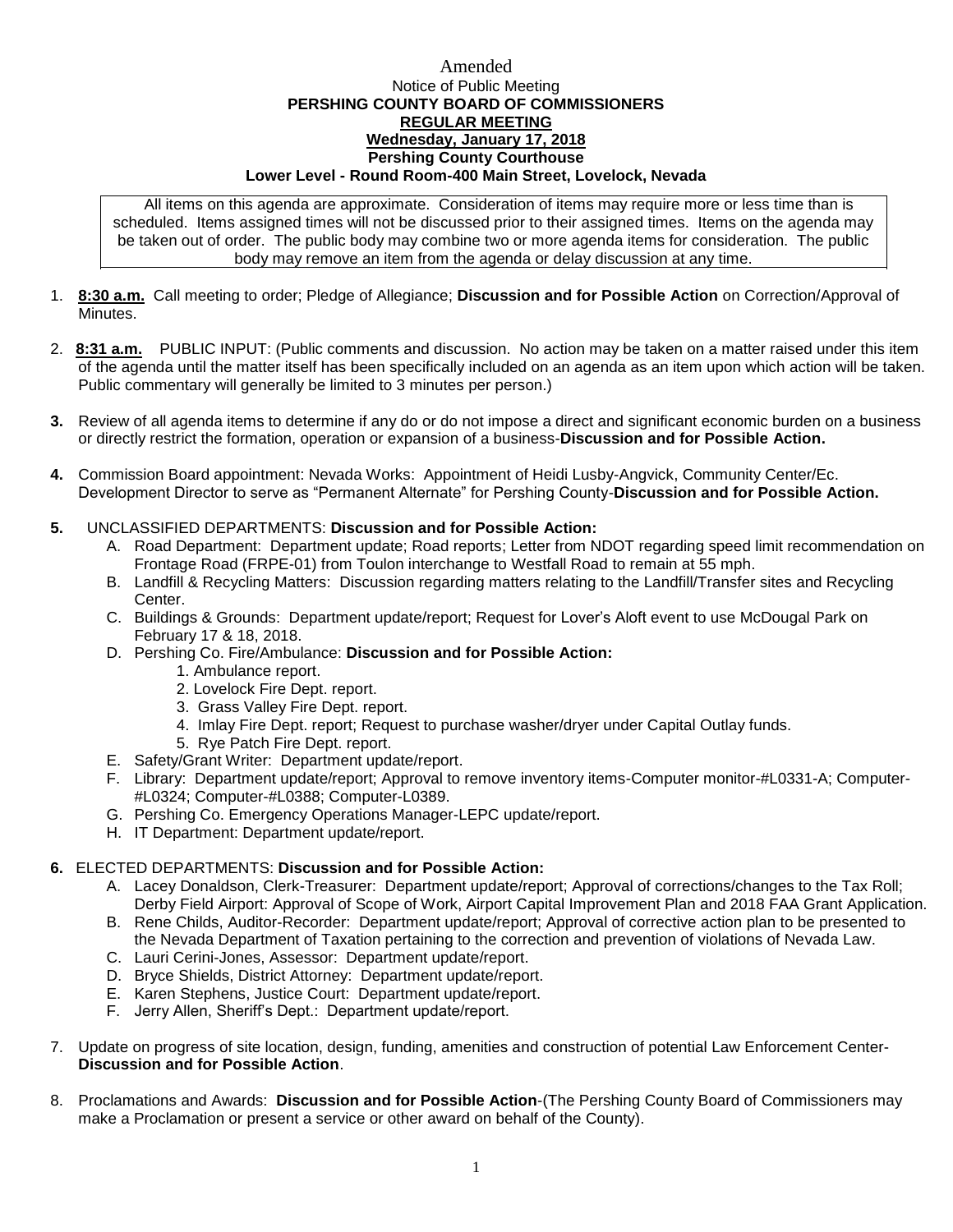- 9. Board Appointments/Resignations/Vacancies: Airport Advisory Board; 911 Surcharge Advisory Committee; Broadband Advisory Committee; Library Board of Trustees; Natural Resource Advisory Commission; Television District Board; Humboldt River Basin Water Authority; Lovelock Valley Weed District-**Discussion and for Possible Action.**
- 10. **Derby Field Airport-**Update on matters relating to the Derby Field Airport; Approval to provide "courtesy car" at the airport; Approval of guidelines for use of "courtesy car"; approval of necessary forms and waivers. - **Discussion and for Possible Action.**
- 11. Approval of Pershing County Credit Card Policy- **Discussion and for Possible Action.**
- 12. Acceptance of resignation from Belinda Murphy-Denmark, DO as Pershing County Health Officer; Appointment of Dr. Kamin Van Guilder, M.D. as Pershing County Health Officer- **Discussion and for Possible Action.**
- 13. Salary Resolution**:** A. Paredes-Nieto (Sheriff's Dept.)- **Discussion and for Possible Action.**
- 14. Grass Valley Advisory Board: Update on matters relating to the Grass Valley area.
- 15. **10:00 a.m.** Planning and Building Dept./Imlay Water System: Department update/Report. A. Request for review and approval of a Parcel Map application on APN: 007-271-15 for Mary Ann Johnson. The applicant is proposing the division of the existing parcel into one (1) 87.06 acre  $\pm$  parcel and one (1) 35,790 square foot (.82 acre) parcel for the purpose of separating the existing residential area from the agricultural land. The parcel is zoned Low Density Suburban (LDS) and located at 165 Rogers Road in Pershing County, NV. B. Update on fire inspections for county business licenses and approval to appoint Fire Inspector and discussion of qualifications and training.
- 16. **10:15 a.m.** Heidi Lusby-Angvick, PCED, WNDD: Presentation of the Pershing County Economic Development Authority Strategic Planning Process, Phase II – Developing Vision, Mission, Values- **Discussion and for Possible Action.**
- 17. Approval to levy annual special assessment on all taxable property within the confines of the Grass Valley Groundwater Basin for the Fiscal Year July 1, 2018, to June 30, 2019 in the amount of \$11,318.32 - **Discussion and for Possible Action.**
- 18. Approval of Order regarding Trial Jurors for 2018 Calendar Year- **Discussion and for Possible Action.**
- 19. Correspondence.
- 20. Approval of Vouchers-**Discussion and for Possible Action**.
- 21. The Board of County Commissioners may meet in a closed labor session pursuant to NRS 288.220 to meet with the County's labor representative regarding labor negotiations.
- 22. Litigation Meeting.
- 23. Report from Legal Counsel.
- 24. Report from Administrative Assistant-County Commissioner's Office-Set dates for Budget Workshop meetings- **Discussion and for Possible Action.**
- 25. Update on the Pershing County Economic Development and Conservation Act- **Discussion and for Possible Action.**
- 26. Items for future agendas- **Discussion and for Possible Action**
- 27. Matters of the Board for Discussion.

Board Member reports. Board Liaison reports. (Nevada Works, Safety, Hospital Board, Emergency Management, Cemetery, Recreation Board, WNDD, Pe. Co. Economic Dev./ , Community Center, Airport Advisory Board; Museum Advisory Board, Library Board, Senior Center Advisory Board, Central Nevada Water Authority, Planning Board, Broadband Advisory Board, 911 Committee, Solid Waste Management Recycling Advisory Board, Pe. Co. Volunteer Advisory Board, T. V. Board, Frontier Coalition, Humboldt River Water Basin Authority.)